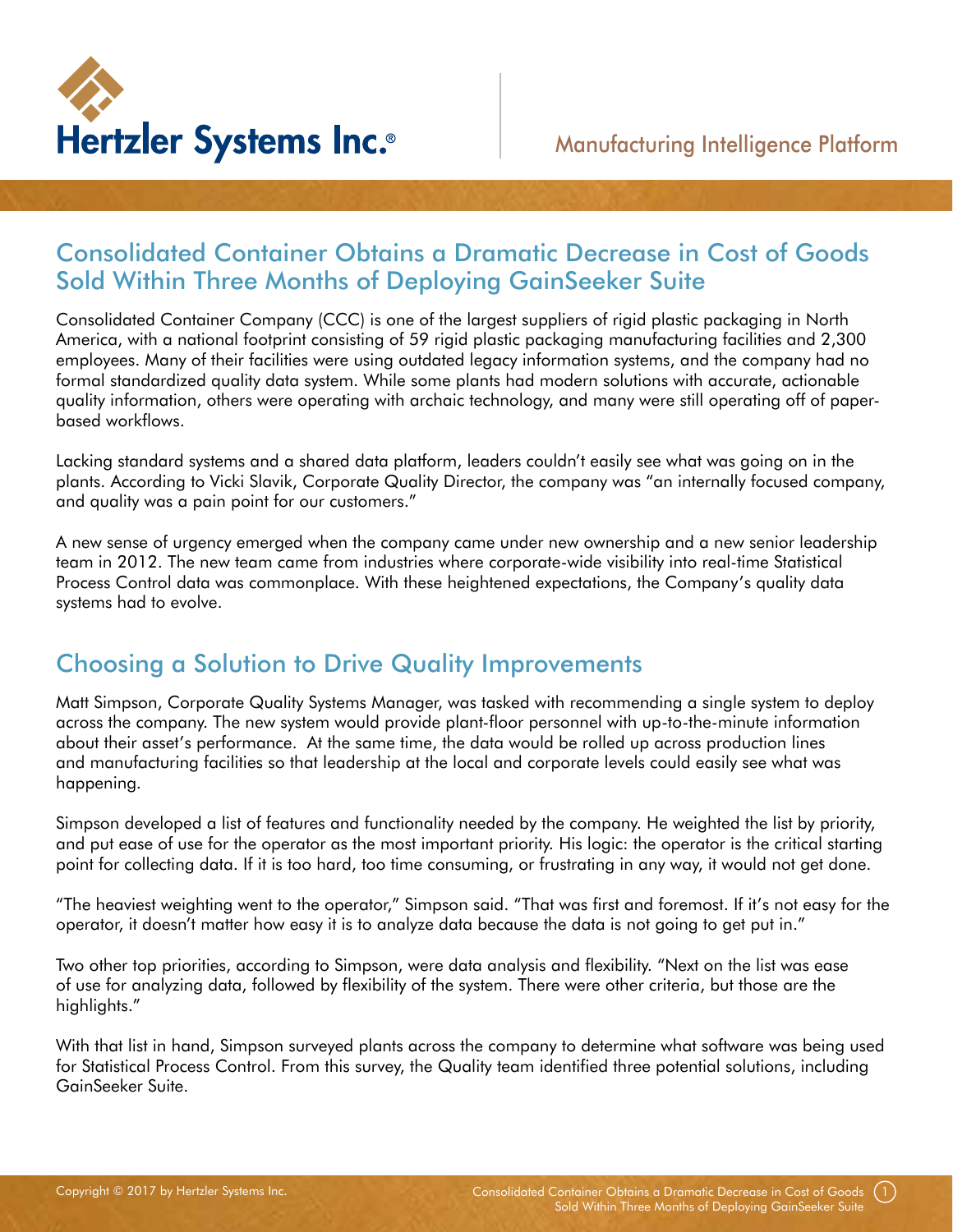

Simpson asked the vendors to rate themselves, and then invited them to pilot their solutions in one plant using live data from CCC's production lines.

#### GainSeeker Suite Selected – Ease of Use a Key Factor

GainSeeker Suite became the clear front runner because it was easier for the operators to use, it provided superior data analysis, and more flexibility.

Simpson said, "The other main vendors we looked at struggled significantly in ease of use for the operator. Their tools were very rigid. You collected data in the defined way their system said you were going to collect data."

For Simpson, the biggest difference with the other vendors was the inability to adapt to the operators' work processes. "You could change what data you were collecting, but it wasn't very flexible as far as what I would call workflow. What does it look like to the operator, and how does the flow line up? I really didn't have that much control of the look and feel. That was the biggest issue."

GainSeeker also provided superior data analysis. Simpson explained, "One of the packages we looked at was subpar for data analysis because plants that used it exported everything to Minitab for analysis."

GainSeeker's flexibility proved to be a significant bonus for Simpson and his team. He explained, "Customization and flexibility is a bonus. I've been pretty demanding. I'll say 'I really want to do this, and I know it might not be easy, but the GainSeeker Suite has come through."

## Working with Hertzler

Simpson has taken advantage of GainSeeker's customization capabilities to match individual and plant-level needs. This puts him in dialogue with the Hertzler service team to find creative ways to solve interesting challenges.

Although Simpson's goal is to standardize work as much as possible, he knows he can't force everyone across all of the facilities to work in exactly the same way.

In one recent situation, for example, Simpson and the Hertzler team designed three customized Line Capability dashboards:

- Line Capability CORPORATE ONLY shows a table of all the plants sorted by capability and a graph of the plants and their capabilities.
- Line Capability Extended CORPORATE ONLY shows everything that the above dashboard shows, plus a table of the line breakdown of each plant.
- Line Capability PLANT USE shows a table of all the lines sorted by capability and a graph of all the lines in that plant.

These dashboards provide real-time visibility to the key performance indicators that people at the plant and corporate level need.

Simpson has appreciated the work of the Hertzler team. He said, "It's been great. There's been tremendous support. Pretty much everything we've tried to do has worked out and happened pretty quickly."